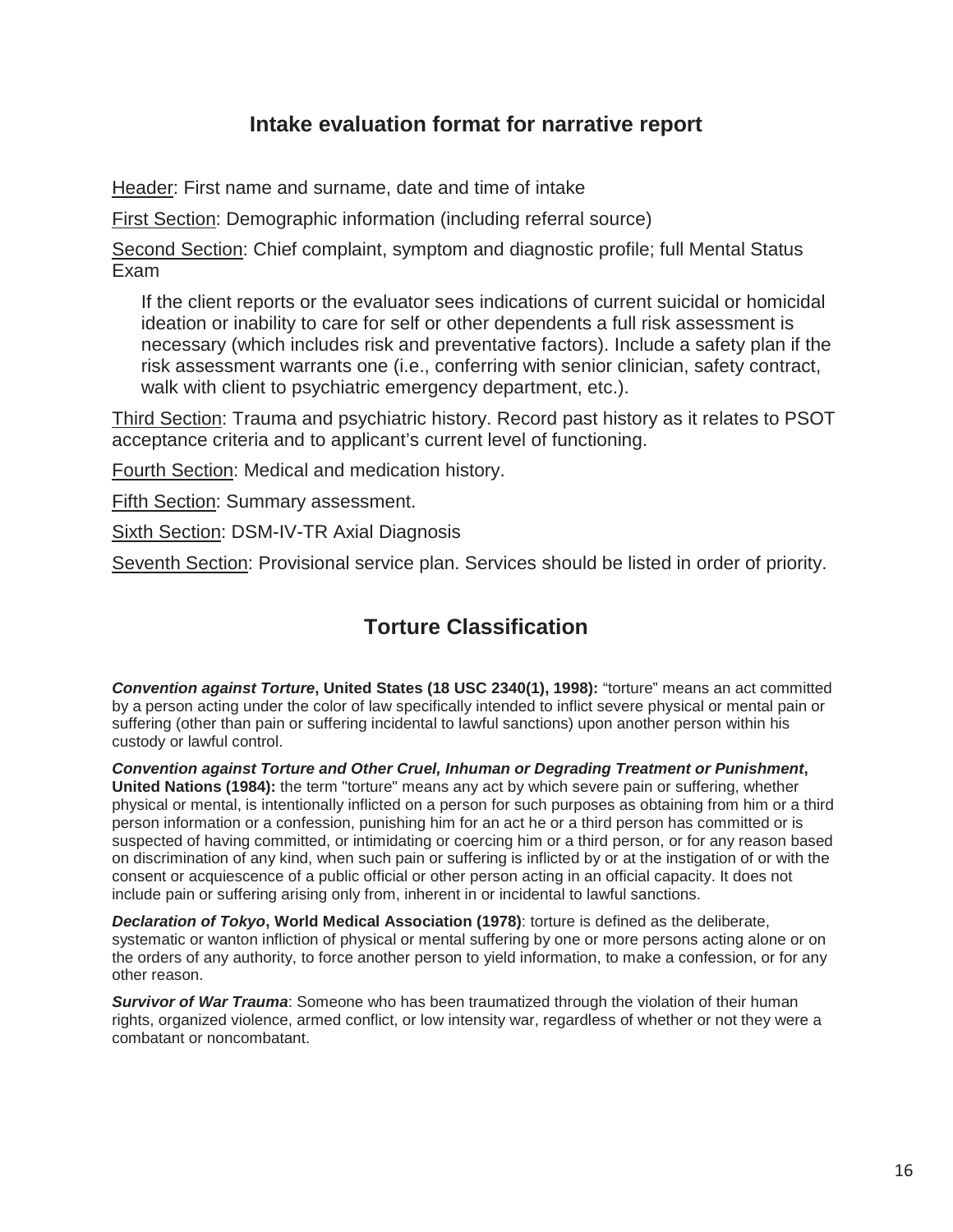## **Torture Screening Checklist, Revised (TSCL-R)**

The following is a guide for clinicians to collect relevant information to help determine whether or not an interviewee qualifies as tortured or exposed to war trauma under international statutes. It is based on United States Torture Victims Relief Act (TVRA; 18 USC 2340(1)) and the United Nations Convention against Torture (UNCAT).

1. Interviewee in a situation in which someone in a government or other organized authority, acting under "color of law," intentionally hurt him/her in any way?

|           |  |  | $\Box$ Yes, act(s) by authorities/person(s) operating under "color of law" |  |  |
|-----------|--|--|----------------------------------------------------------------------------|--|--|
| $\Box$ No |  |  |                                                                            |  |  |

1a. *IF "No":* Did any authority know that someone might hurt interviewee and ignore this information?

| $\Box$ With the consent or acquiescence of a public official                       |
|------------------------------------------------------------------------------------|
| $\Box$ With the consent or acquiescence of a person acting in an official capacity |
| $\Box$ No                                                                          |
| $\Box$ Don't know                                                                  |

2. Who perpetrated the acts? (specify; e.g., "state police," not "government"): \_\_\_\_\_\_\_\_\_\_\_\_\_\_\_\_\_\_\_\_\_\_\_\_\_\_\_\_\_

- 3. In what country did this happen? \_\_\_\_\_\_\_\_\_\_\_\_\_\_\_\_\_\_\_\_\_\_\_\_\_\_\_\_\_\_\_\_\_\_\_\_
- 4. Where did this take place? (Check all that apply)
	- 4a.  $\Box$  Police station
	- 4b.  $\Box$  Jail, prison or detention center
	- 4c. Military base or camp
	- 4d. Compound
	- 4e. □ Hospital
	- 4f.  $\overline{\Box}$  School
	- 4g. □ Home
	- $4h.$  Public space (e.g., street, public park, athletic arena)
	- 4i.  $\Box$  Other:

5. Was the interviewee in the custody of or under the physical control of the actor(s) described in 1?

\_\_\_\_\_\_\_\_\_\_\_\_\_\_\_\_\_\_\_\_\_\_\_\_\_\_\_\_\_\_\_\_\_\_\_\_\_\_\_\_\_\_\_\_\_\_\_\_\_\_\_\_\_\_\_\_\_\_\_\_\_\_\_\_\_\_\_\_\_\_\_\_\_\_\_\_\_

\_\_\_\_\_\_\_\_\_\_\_\_\_\_\_\_\_\_\_\_\_\_\_\_\_\_\_\_\_\_\_\_\_\_\_\_\_\_\_\_\_\_\_\_\_\_\_\_\_\_\_\_\_\_\_\_\_\_\_\_\_\_\_\_\_\_\_\_\_\_\_\_\_\_\_\_\_\_\_\_\_\_\_\_

\_\_\_\_\_\_\_\_\_\_\_\_\_\_\_\_\_\_\_\_\_\_\_\_\_\_\_\_\_\_\_\_\_\_\_\_\_\_\_\_\_\_\_\_\_\_\_\_\_\_\_\_\_\_\_\_\_\_\_\_\_\_\_\_\_\_\_\_\_\_\_\_\_\_\_\_\_\_\_\_\_\_\_\_

*IF "Yes"*: 5a. Explain answer:

6. Describe acts:

7. Were these acts deliberate or intentional?

 $\Box$  Yes  $\overline{\Box}$  No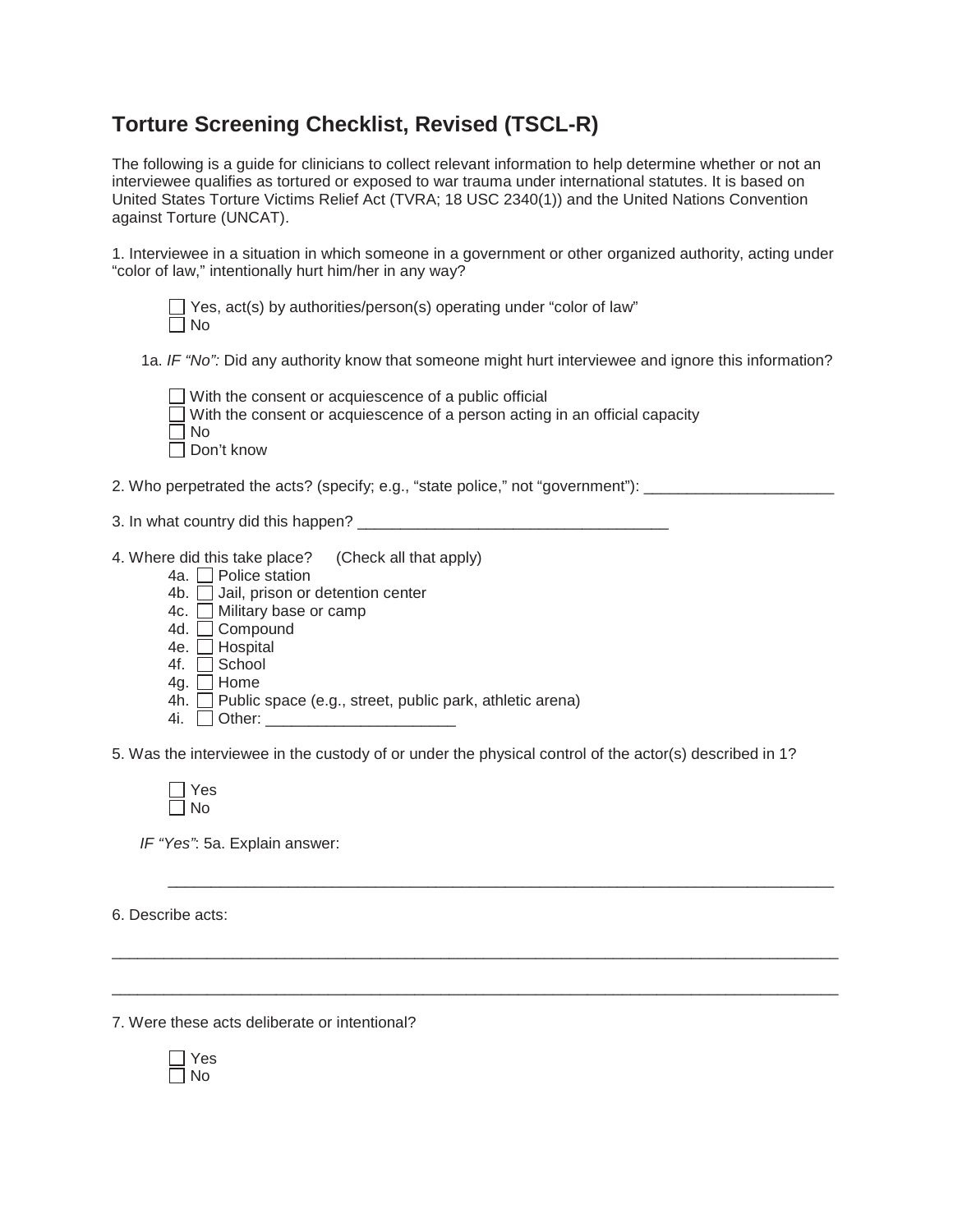- 8. What was the purpose of the acts? (check all that apply)
	- 8a. **Obtaining information**
	- 8b.  $\Box$  Confession of guilt (whether real or false)
	- 8c.  $\Box$  Punishment for something he/she did
	- 8d.  $\Box$  Punishment for something alleged but not done
	- 8e.  $\Box$  Intimidation of self
	- 8f. **Intimidation of someone else**
	- 8g.  $\square$  Other reason based on discrimination: \_\_\_\_\_\_\_\_\_\_\_\_\_\_\_\_\_\_\_\_\_\_\_\_\_\_\_\_\_\_\_\_\_
	- 8h.  $\Box$  Other reason:  $\Box$
	- 8i.  $\Box$  Interviewee reports that he/she does not know

9. Did the acts result in severe pain or suffering?

9a. Was the harm (physical or mental) prolonged, extending over a long period of time?



*IF "Yes"*: 9a.1. Explain answer (include length of time and how harm was extended):

9b. Did the harm have its source in:

- 9b.1. The infliction of severe physical pain or suffering?  $\Box$  Yes  $\Box$  No
- 9b.2. The threatened infliction of severe physical pain or suffering?  $\Box$  Yes  $\Box$  No

9b.3. The forced administration or application of psychoactive drugs or other psychological procedures designed to disrupt profoundly the senses or the personality?  $\Box$  Yes  $\Box$  No

\_\_\_\_\_\_\_\_\_\_\_\_\_\_\_\_\_\_\_\_\_\_\_\_\_\_\_\_\_\_\_\_\_\_\_\_\_\_\_\_\_\_\_\_\_\_\_\_\_\_\_\_\_\_\_\_\_\_\_\_\_\_\_\_\_\_\_\_\_\_\_\_\_\_\_\_\_

9b.4. Death threats made against the person, where death is made to appear imminent?  $\Box$  Yes  $\Box$  No

9b.5. Threats made against others of imminent death, severe physical pain or suffering, or forced administration or application of psychoactive drugs or psychologically disruptive procedures?  $\Box$  Yes  $\Box$  No

\_\_\_\_\_\_\_\_\_\_\_\_\_\_\_\_\_\_\_\_\_\_\_\_\_\_\_\_\_\_\_\_\_\_\_\_\_\_\_\_\_\_\_\_\_\_\_\_\_\_\_\_\_\_\_\_\_\_\_\_\_\_\_\_\_\_\_\_\_\_\_\_\_\_\_\_\_

10. Were the acts intended by the perpetrator to cause severe pain or suffering?

*IF "Yes"*: 10a. Explain answer (include how intention is inferred):